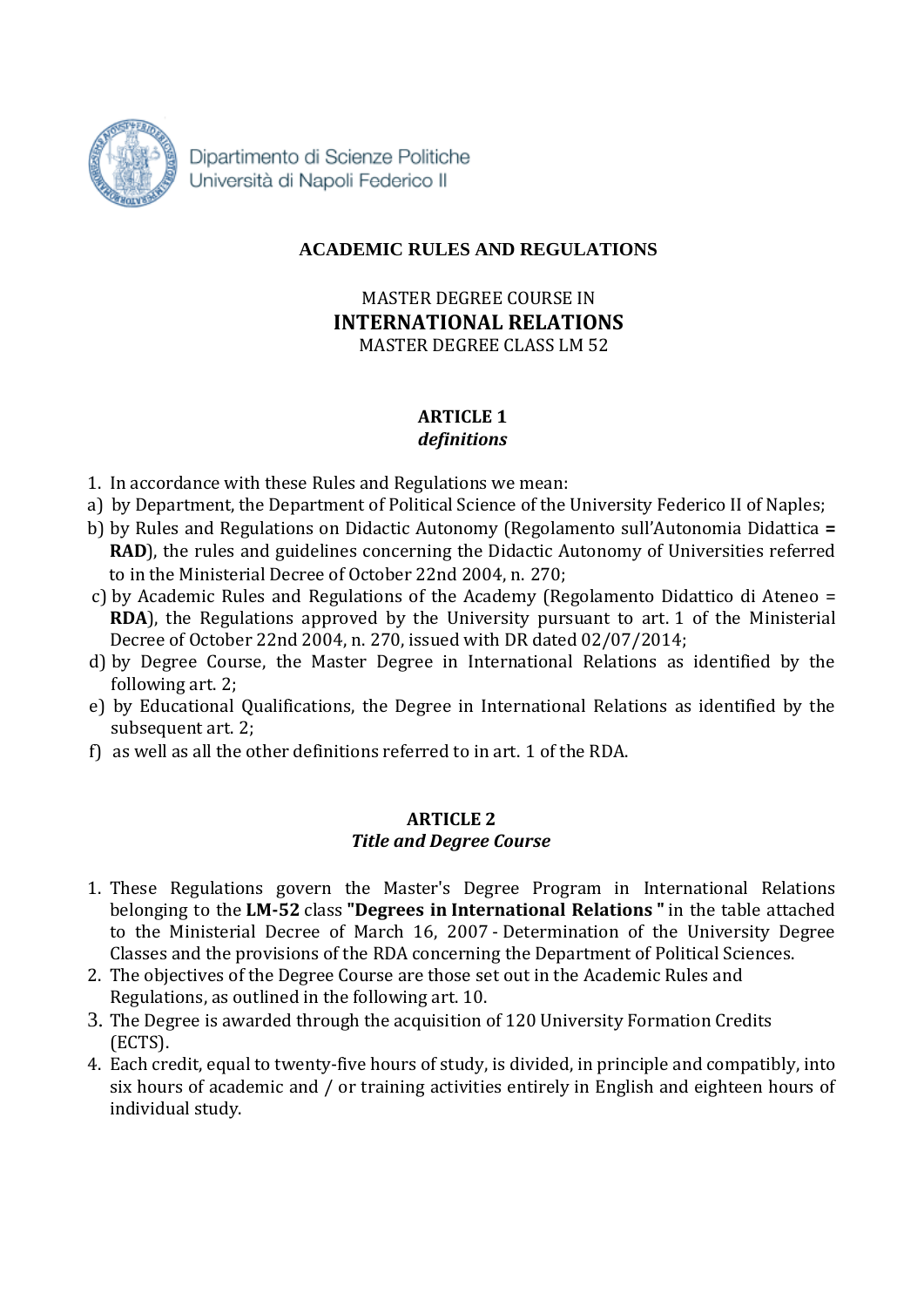## **ARTICLE 3**

## *Admission Requirements to the Degree Course and training, preparatory and integrative activities*

- 1. Eligible students for the Master's Degree Program in International Relations are only those who hold a three-year degree in the classes L-16, L-36 or equivalent, according to the previous Rules and Regulations, and have at least a B2 level of English that will be evaluated through a special pre-registration interview. This requirement is mandatory for the admission, since all the courses will be entirely taught in English.
- 2. In addition to the requirement of the English language, first-cycle graduates from different degree classes could be admitted and enrolled in the Master's Degree Program in International Relations, but the admission will be subject to a preliminary assessment of the students' curriculum.
- 3. In this respect, the acquisition of at least 48 ECTS in the basic/foundation and characterizing activities of all the disciplinary fields and related disciplinary sectors, as provided by the ministerial table of the L 36 class, and 12 ECTS in the related or supplementary training activities, according to the Academic Rules and Regulations included in the SUA-CDS of the study courses belonging to the Department of Political Sciences, is a mandatory requirement for admission.

## **ARTICLE 4** *Manifesto of studies and study plan*

- 1. The annual studies manifesto, approved under the RDA, indicates:
- a) the courses to be activated in the academic year;
- b) the methods of the educational activities;
- c) the start and end date of the educational activities;
- d) deadlines and procedures for the final examination

### **ARTICLE 5** *Guidance and tutoring*

- 1. Guidance and tutoring activities are organized by the Department as established by the RDA and reported in the SUA - CdS.
- 2. On the activities provided in the previous paragraph, the Joint Commission of Teachers Students, referred to in art. 9, performs functions of permanent observatory.

## **ARTICLE 6** *Transfers from courses and departments, admission to single tests*

1. Transfers from other Degree Courses and Departments and admission to single tests are governed by art. 16 of the RDA, consistent with the methods and terms of the teaching courses' organization and in compliance with the provisions of art. 3 of these Rules and Regulations.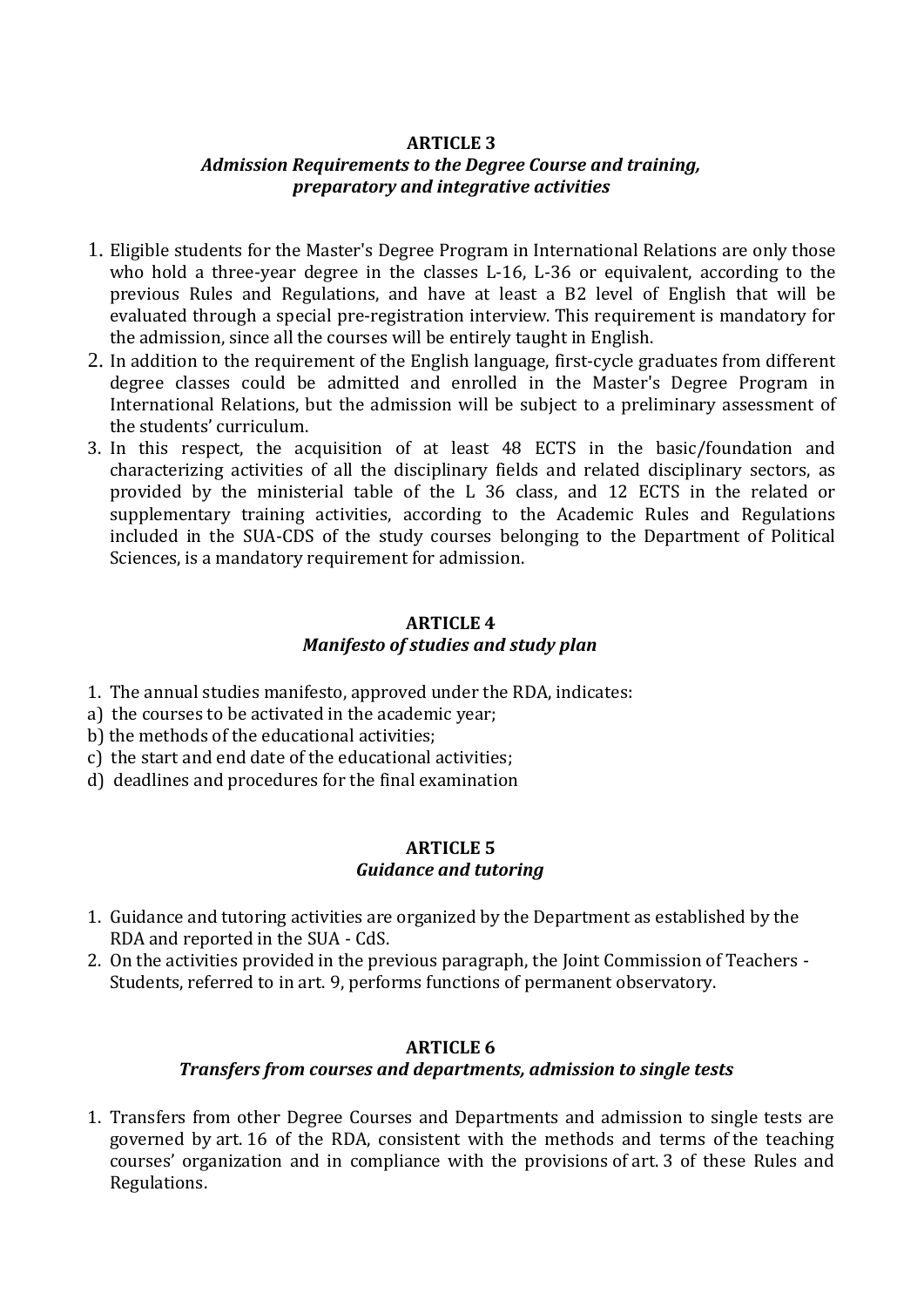- 2. Transfer to the Department of Political Science is in any case dependent on the regularization of the student's administrative status.
- 3. Students coming from a Master's degree course belonging to the LM 52 degree course of another University are enrolled in the Master's Degree Program in International Relations on the basis of the foundation exams taken, possibly with the requirement of completing the missing ECTS for each examination yet to be taken, and in compliance with the mandatory admission requirement of a B2 English level.

#### **ARTICLE 7** *Examinations*

- 1. Examinations are generally oral. Mid-term tests, which do not lead to the awarding of credits, are allowed. Examinations are considered passed in accordance with art. 20 of the RDA. Examinations take place at the end of the courses.
- 2. In compliance with the provisions by art. 10, paragraph 4 of the RDA, the maximum number of examinations for the Master's Degree Program in International Relations -LM 52- is 12.
- 3. Further modalities of examinations are established by the Department Board, on the proposal of the Joint Teachers- Student Commission, referred to in the following art. 9.
- 4. "Other elective training activities" are assessed with "pass" or "fail".

#### **ARTICLE 8** *Final examination*

- 1. To access the final examination, students must have passed the exams and acquired the number of ECTS set out for this purpose by the SUA-CdS.
- 2. The Degree is awarded to students passing the final examination which involves the discussion of a thesis, written in English, in an original way by the student, under the guidance of a supervisor, on issues related to the knowledge acquired during the entire training program, showcasing an ability of systematic, critical and argumentative analysis.
- 3. The procedures, terms and administrative requirements for the assignment and handing in of the thesis are published on the department website.

# **ARTICLE 9**

# *Joint Teachers- Students Commission*

- 1. The Joint Teachers- Students Commission, pursuant to art. 31 of the Statute, is composed of professors and researchers (2 full professors, 1 associate professor, 1 researcher) and 4 students (one of whom is a PhD student). It is chaired by a full professor appointed within the Commission. The components of the Joint Commission are elected among the members of the Department Board belonging to the categories mentioned above.
- 2. The Joint Teachers-Students Commission:
- a) carries out adequate and documented annual control and guidance activities for the Quality Assurance, issuing opinions, recommendations and indications regarding the Presidium of Quality and of the governing bodies of the University;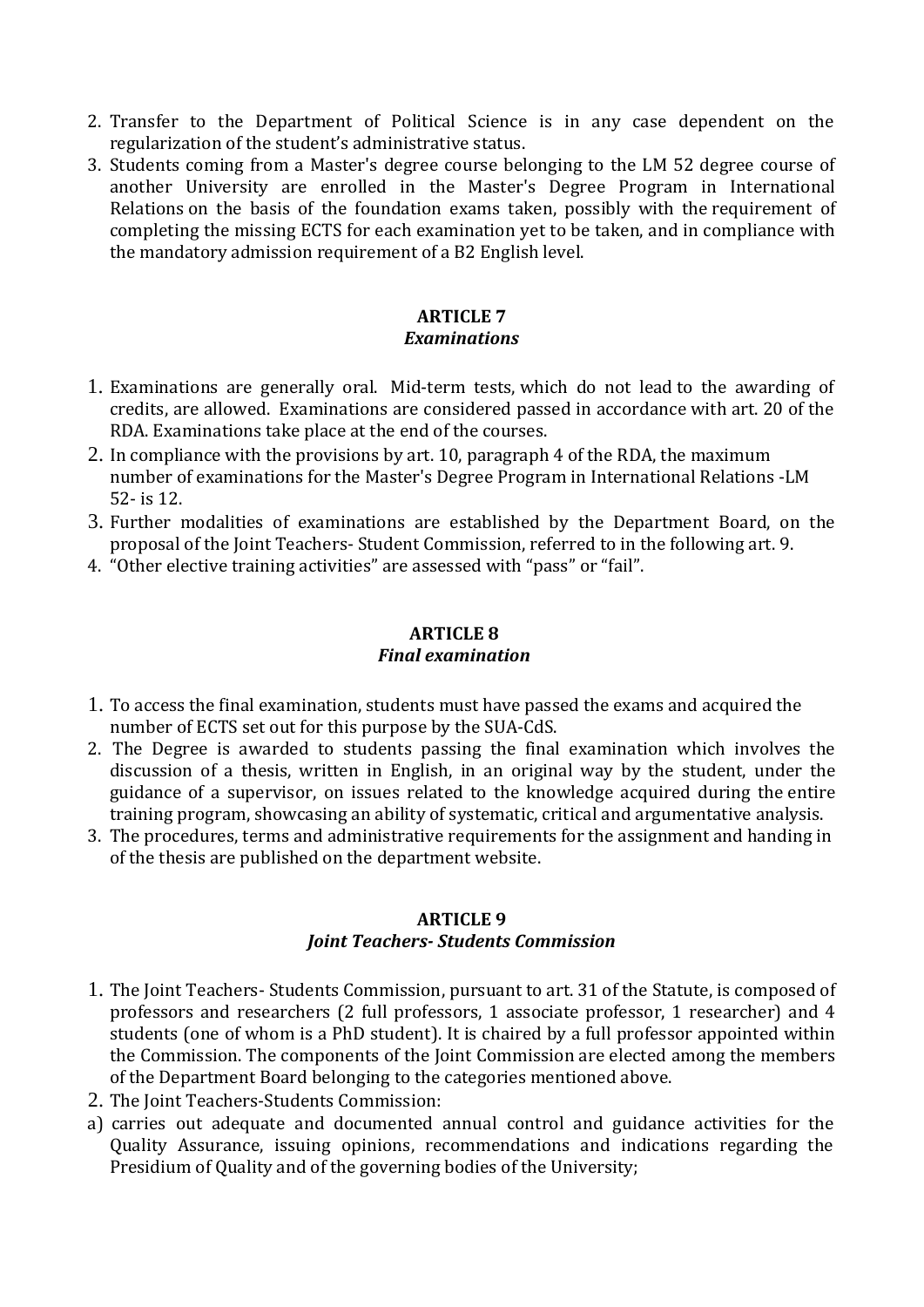- b) monitors the educational provision, the quality of teaching and of the student services provided within the Department;
- c) identifies indicators for the assessment of the quality and effectiveness of teaching and service to students, proposing them to the Evaluation Unit;
- d) expresses opinions on the introduction and suppression of courses of study;
- e) performs a permanent observatory function on orientation and tutoring activities and student mobility.
- 3. The results of the activities of the Joint Commission are the source of the reports of the Evaluation Unit.

### **ARTICLE 10 Educational Organization**

- 1. The profile, the structure, the training objectives, the teaching methods of the Master's Degree Program in International Relations, class LM 52, are as follows:
- 1.1. **Title of the program**: Master's Degree in International Relations.
- 1.2. **Class**: Master Degree in International Relations, Class LM 52.

#### 1.3 **Educational goals**:

The objective of the Master's degree in " **International Relations** " is the training of a facilitator of the internationalization processes of companies, non-profit institutions and NGOs and of the public institutions themselves.

A professional figure who knows how to offer a competent reading of the international context or of foreign countries and how to develop and organize the processes of internationalization of public and private institutions.

A facilitator able to analyze in depth and critically the political systems, the relations between them, the geopolitical areas, the reasons of tensions and conflicts, the modalities of resolution of these conflicts, the role of international organizations - including the EU.

In particular, the goal is to provide a solid level of advanced education, extending and strengthening the students' knowledge especially as regards the internationalist approach of the historical-political, economic and geo-political disciplines.

The interdisciplinary approach and the in-depth study of many geo-political topics contribute, furthermore, to reinforce further skills and knowledge and allow the development of new comprehension and analytical abilities to solve problems that arise in working environments in which graduates will need to take action.

The advanced and in-depth knowledge of historical-juridical and economic-political issues allows master graduates to have a profile that is professional and flexible, as required by the consulted social partners, which makes them able to organize and manage projects, to use their knowledge and skills for the analysis and resolution of new problems, as well as to develop those skills, started in the degree training and coursework, which can be fruitfully exploited in negotiation and mediation contexts.

To this end, the use of teaching methods that enhance, through seminar discussion, the ability to synthesize texts, both oral and written, of some complexity or focused on specific cases, and finally the drafting of a thesis, will enable master's graduates to develop their communication and presentation skills.